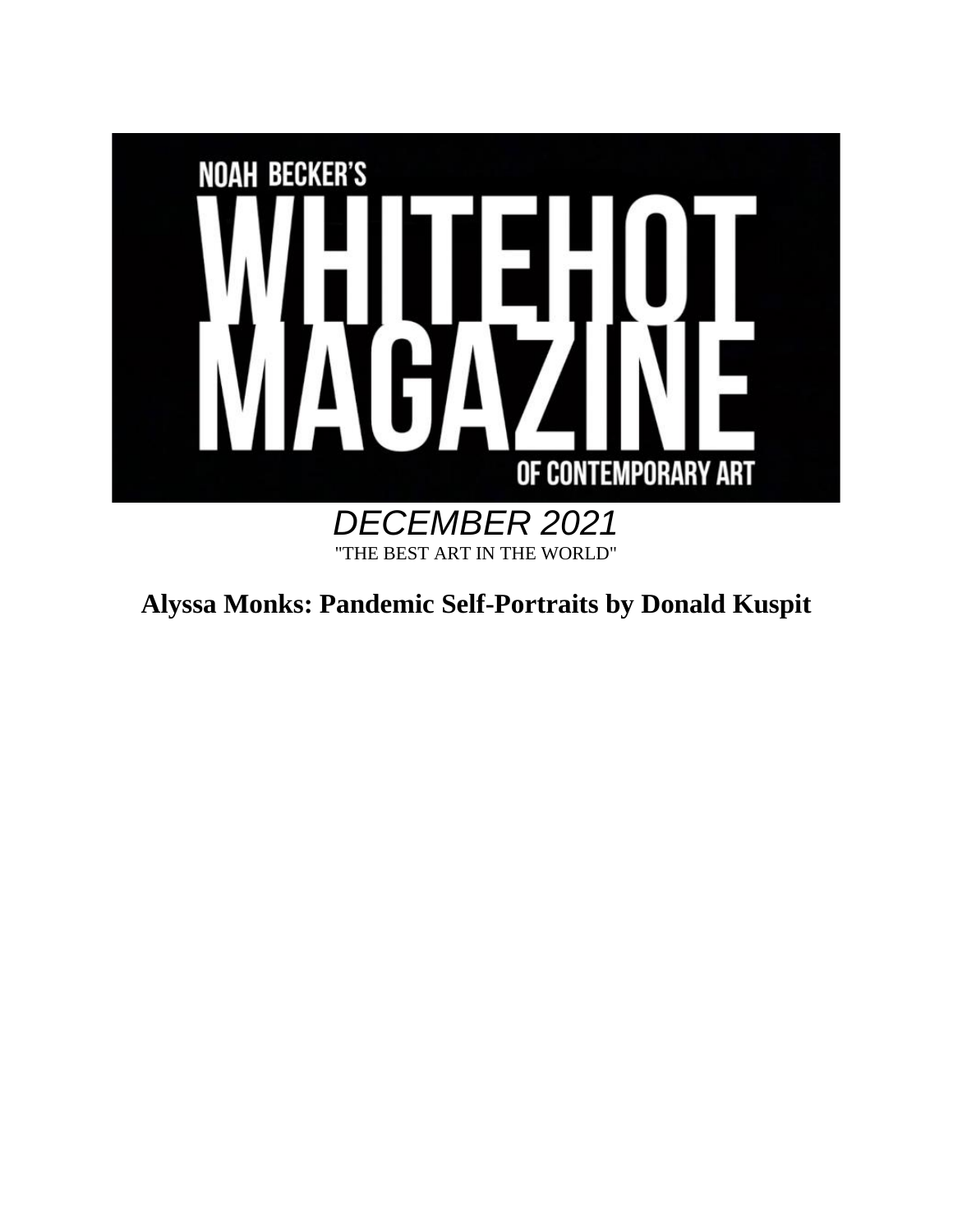

*Alyssa Monks, This is Not What You Wanted, 2021, oil on linen, 62 x 90 inches. © Alyssa Monks, courtesy of Forum Gallery, New York, NY*

## [Alyssa Monks:](https://www.alyssamonks.com/) *It's All Under Control*

## [Forum Gallery](https://www.forumgallery.com/)

November 11, 2021 through January 8, 2022

## **By DONALD KUSPIT**, December 2021

One agonized face after, some with the artist holding her hands in front of her face, the hands held together in prayer, like those in Albrecht Dürer's *Praying Hands*, ca. 1508, but with more desperate purpose, as Monks' blurred, anxious face indicates. Not all the faces are blurred, but all are seen through a sort of glass darkly, the pane of glass with which Monks covers the painting, the space between the painting and the glass filled with vapor, turning the portrait into a sort of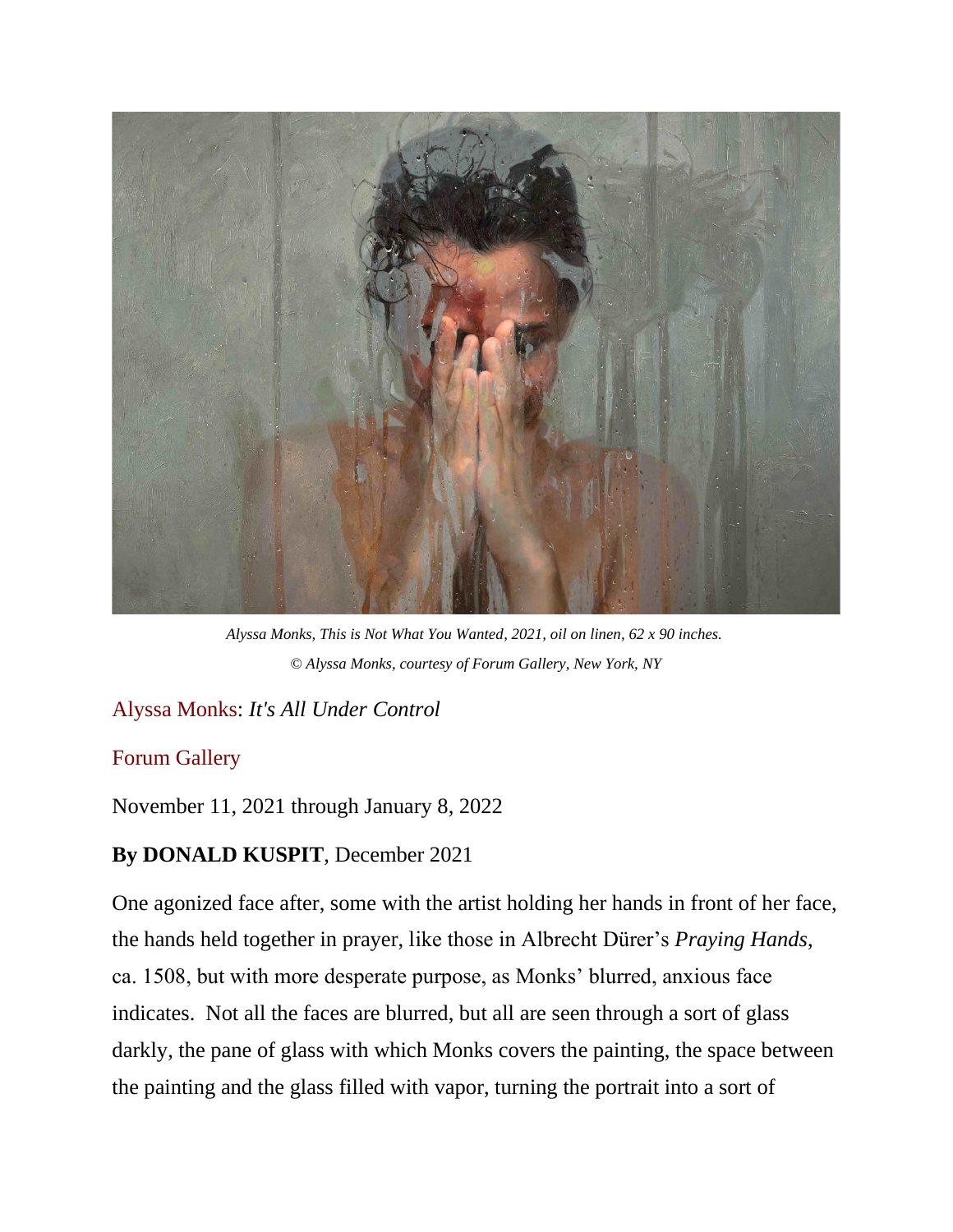mirage, its hallucinatory presence suggesting it is a dream, a rather bad one, if the unhappiness in many of the faces, some petrified by fear, suggests. In perhaps all too free association, the pane of glass that walls the portrait—the artist—in reminds me of the wall that seals the unfortunate hero of Edgar Allen Poe's romantic horror story "The Cask of Amontillado," 1846 in a wine cellar, leaving him to die, burying him alive. Similarly, Monks' self-portraits are romantic horror stories about living death—often fraught with uncontrollable fear of death, her face revealing her horror at the thought of death—death in the form of the covid virus, an invisible, microscopically small angel of the apocalypse.

All of Monks' self-portraits (all 2021) convey her panic and numbness—in some her face seems to be frozen in unspeakable fear, in others it seems beside itself with terror—at the prospect of death before she has lived the three score and ten years allotted to her by God. She's 44, suggesting that the emotional crisis depicted in the portraits coincides with the midlife crisis—when, as Dante wrote, death is on the horizon, and with that hopelessness, not to say self-doubt. And death was socially near, literally in the air—vapor--in the form of "virus-laden respiratory droplets," as she said. All of the self-portraits were made during the 18 months she remained in private and isolated in her studio during the pandemic in an attempt to avoid becoming infected by and dying from breathing that public air, studying the feelings she experienced in response to it, and recording them visually. All of them have to do with death, suggesting her paintings are a sort of preparation for it—a sort of ars moriendi. Dare one say that her studio became a monk's cell where she contemplated the reality of death, like Dürer's *Saint Jerome In His Study*, 1514? He is alone at his writing table the way

Monks is alone at her easel in her studio—a kind of study. The saint is accompanied by death in the form of a skull the way Monks is accompanied by death in the form of her emotions. A study and a studio are private spaces; it is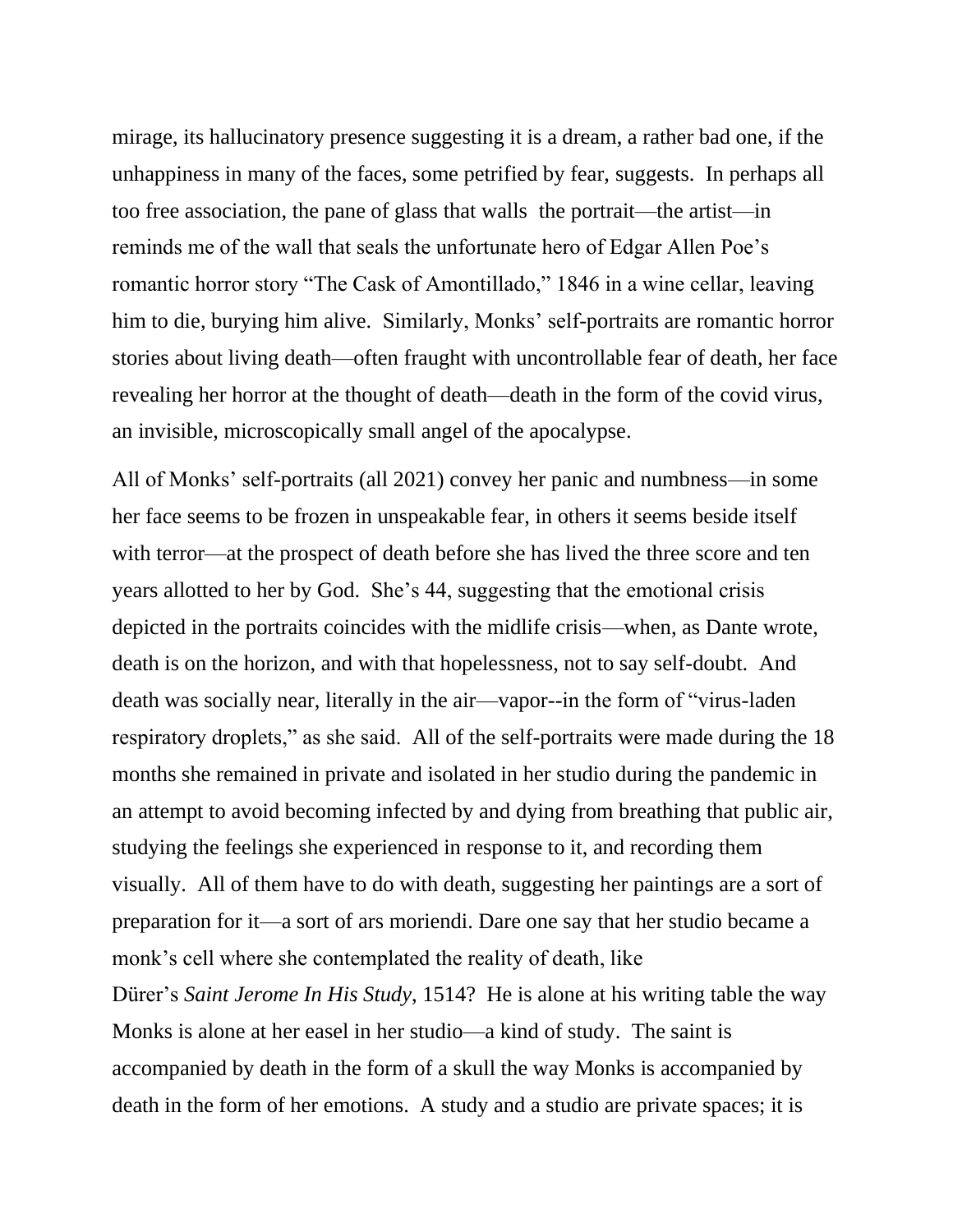only in privacy that one can seriously contemplate one's death, which is always a private affair, however many people witness it.



*Alyssa Monks, I Accept, 2021, oil on linen, 68 x 47 inches. © Alyssa Monks, courtesy of Forum Gallery, New York, NY*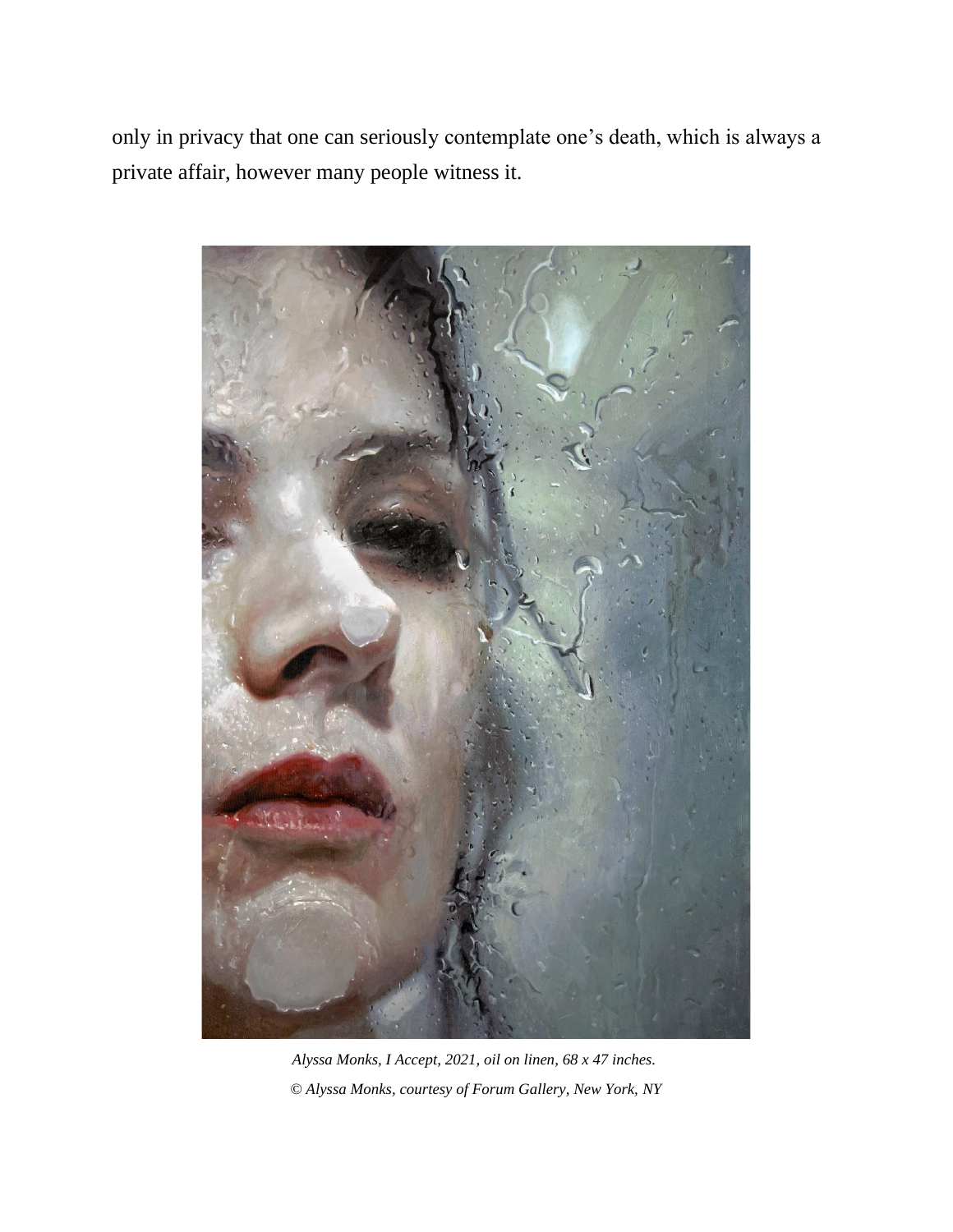Monks does save herself from "suffering unto death" by way of what the psychoanalysts call "working through" her bad feelings about it by way of painting them—and perhaps about herself, for her constant, relentless preoccupation with herself suggests she has been narcissistically injured, reminding us that what one needs most in life is empathic recognition, as the psychoanalysts tell us. Not to say the love of someone else—self-love in the form of self-portraiture may be the next best thing. Is the watery vapor that Monks uses distilled from the pool in which Narcissus looked at himself and fell in love with his image, and drowned in his attempt to embrace it? It is an image in a mirror—a one-dimensional, substanceless illusion—rather than a real, three-dimensional figure, suggesting that the narcissist has no reality principle (however real Monks knows the invisible virus is). In the final three self-portraits we see Monks' face unveiled—no longer vaporized, and no longer fraught with suffering, as it is in the other thirteen portraits in the exhibition—and defiantly in-your-face, as the last self-portrait shows. She stares the spectator in the eye, defiantly alive rather than suffering, holding her own, rather than emotionally lost, as she is in the other selfportraits. All of the portraits are responses to the pandemic, forcing her back on herself, into isolation and self-analysis, that is, studies of the self at wit's end as it faces death, and finally accepts it, as *I Accept* asserts. In several works she seems to be looking death in the eye, petrified by the sight--the sight of the spectator she stares at. Is the spectator death?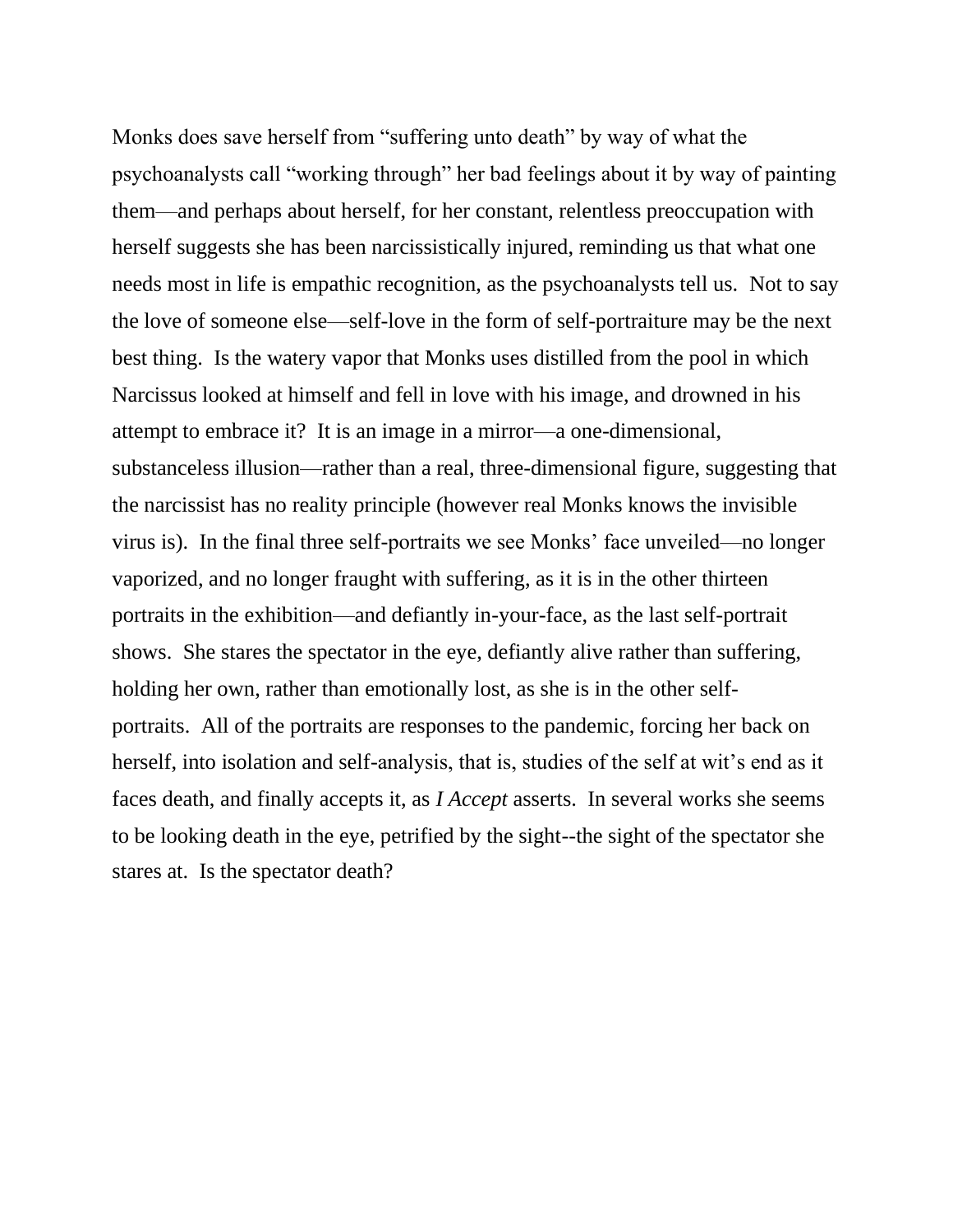

*Alyssa Monks, Watch The Only Way Out Disappear, 2021, oil on linen, 54 x 54 inches. © Alyssa Monks, courtesy of Forum Gallery, New York, NY*

From a feminist perspective—and the works are a feminist statement, about a selfabsorbed, defiantly independent, autonomous, self-celebrating woman, performing herself, a performance artist using paint as a medium to perform, not to say express, herself—the male spectator is death, just as death is a man in Hans Baldung-Grien's famous picture of death coming for the maiden. If death is a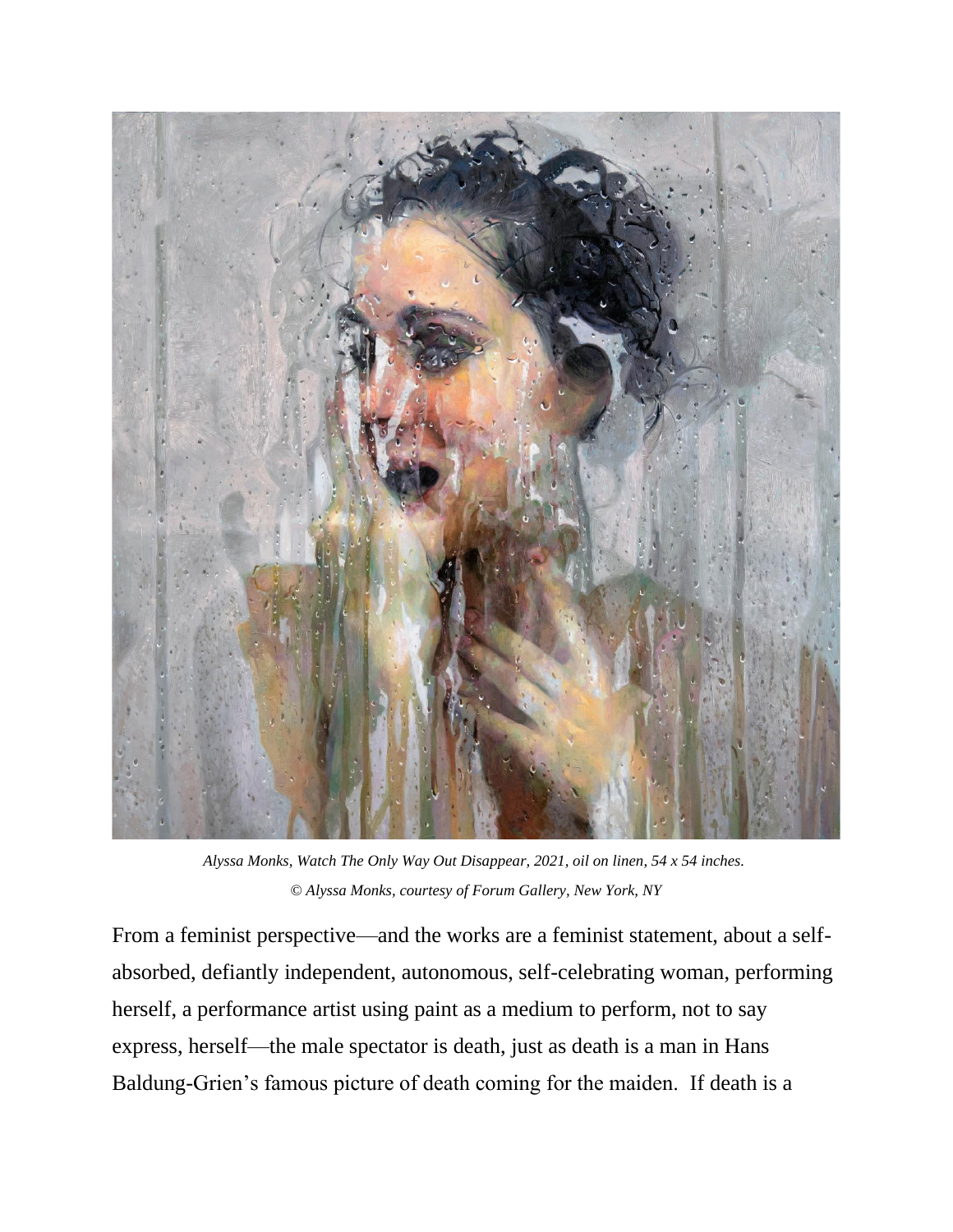man, then the so-called gaze of the male spectator is a kiss of death, however admiring it may be. Monks' terrified, isolated woman, her mouth wide open in a scream in *Watch The Only Way Out Disappear*, is more than a match for the terrified, isolated man in Edvard Munch's *The Scream*, 1893, and more able to hold her own against death, for she does not shrink from it, as Munch's dehumanized ghost, not to say haunted shadow, of a man does. If "gross environmental failure can result in a loss of the individual's capacity for maintaining integration," as the psychoanalyst D. W. Winnicott wrote, then Monks retains her integrity despite the gross environmental failure that is the pandemic, however much she fears it, however much it forces her back on herself—and she is always recognizably herself. In sharp contrast, Munch's man—a bizarre selfportrait, in which the artist is completely unrecognizable, suggesting he has no self--is psychotically panicked. The bourgeois figures behind him, properly dressed, unlike him—he seems to be wrapped in a shroud, a sort of living death symbolize the indifferent society he felt he lived in, the indifference that the sociologist T. W. Adorno said was endemic in bourgeois society, suggesting that it was a gross environmental failure, inhuman rather than all too human like Monks. Both works are psychological portraits of an artist at odds with society, not to say terrified by it—forced back on themselves, with whatever self they have left. **WM**